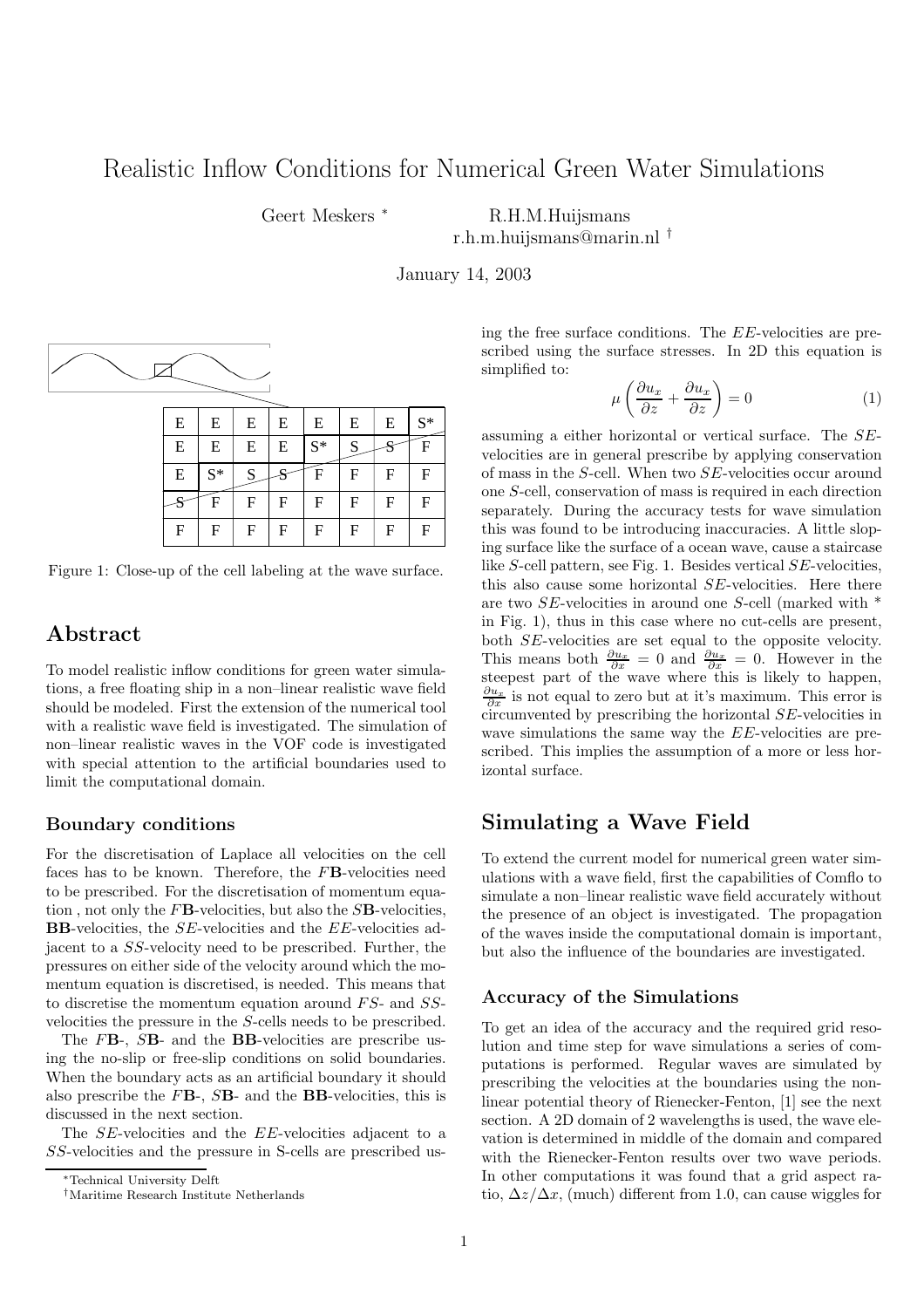

Figure 2: Influence of grid resolution and timestep on the accuracy of wave simulations, wave steepness  $H/\lambda = 0.02$ 

steep waves. Therefore, the grid aspect ratio is kept equal to 1.0.

In Fig. 2 the maximum error found by comparing the time traces of the numerical simulation and the Rienecker-Fenton theory is plotted for different grid resolutions and time steps. These results are obtain for a wave with steepness  $H/\lambda = 0.02$ . Clearly the error is linear depending on the timestep up to a point were the spatial discretisation error is more important, then the time step refinement has almost no influence anymore. For steeper waves the general behaviour of the error is the same. However, the graphs are shifted towards a finer grid. For the same accuracy of the simulation of a steeper wave approximately the same amount of time steps can be used, but more grid cells are necessary. This is probably due to the fact that nonlinear wave components with the same period but a halved or even less wave length are larger.In table the optimum choice of parameters for an error of 1% of the waveheight is given for different wave steepness. It also gives the computation time on a 500 MHz PC per wave length and per wave period, which drastically increases for steeper waves.

| $H/\lambda$ | $\Delta t/T$ | $\Delta x/\lambda$ | comp. time $ \text{min} $ |
|-------------|--------------|--------------------|---------------------------|
| 0.02        | 0.004        | 0.025              | 0.4                       |
| 0.04        | 0.004        | 0.0125             | 1.4                       |
| 0.06        | 0.004        | 0.0083             | 4.3                       |
| 0.08        | 0.003        | 0.0063             | 11.3                      |
| 0.10        | 0.0015       | 0.005              | 26.4                      |

Table 1: 'Optimum' choice of parameters for an allowed error of 1% of the wave height and computational time per wave length and wave period.

## Artificial Boundaries

To limit the computational domain, artificial boundaries are introduced. When the artificial boundary acts as an inflow boundary the velocities of the incoming wave field should be prescribed to the computational domain. When the artificial boundary acts as an outflow boundary, it should absorb the outgoing waves as if no boundary is present. Two absorbing methods are presented here, the Sommerfeld condition and an absorbing damping zone. Often the inflow also acts as an outflow boundary for reflected or diffracted waves. In this case the in- and outflow conditions should be combined. The possibilities to remove the artificial boundaries by coupling the computational domain with the outer domain, while the solution in the outer domain is computed using a potential code is also investigated.

#### Inflow Condition

At the inflow boundary the incoming wave should be prescribed by prescribing the velocity profile of the wave at the boundary. Hereto a good description of the incoming wave is necessary. For low amplitude waves, both regular and irregular, the Airy linear potential wave theory provides an accurate description. Using a linear theory implies that the velocity profile is only computed up to the calm water level. In the nonlinear VOF code the velocities need to be prescribed up to the actual surface level. To overcome this problem a profile stretching method is used. It was found that simply extrapolate the linear profile up to the actual surface level worked well. An alternative method is Wheeler stretching, [3], which stretches or compresses the velocity profile from the calm water level to the actual surface level.

When the wave steepness increases nonlinear effect cause deviations from the linear theory. At a wave steepness of  $H/\lambda = 0.02$  deviations in the surface elevation are already about 3% of the wave amplitude. For accurate wave simulations a nonlinear description of the incoming wave should be used. Rienecker and Fenton provided a relatively simple method to get a nonlinear potential description of a regular wave in any water depth by means of a Fourier series of the stream function.. This is a very suitable method for regular nonlinear waves. For irregular nonlinear waves no analytical description can be given. In this case the velocity profile at the boundary during the simulated time is computed using a nonlinear potential code based on the Finite Element Method (FEM). First the full domain is computed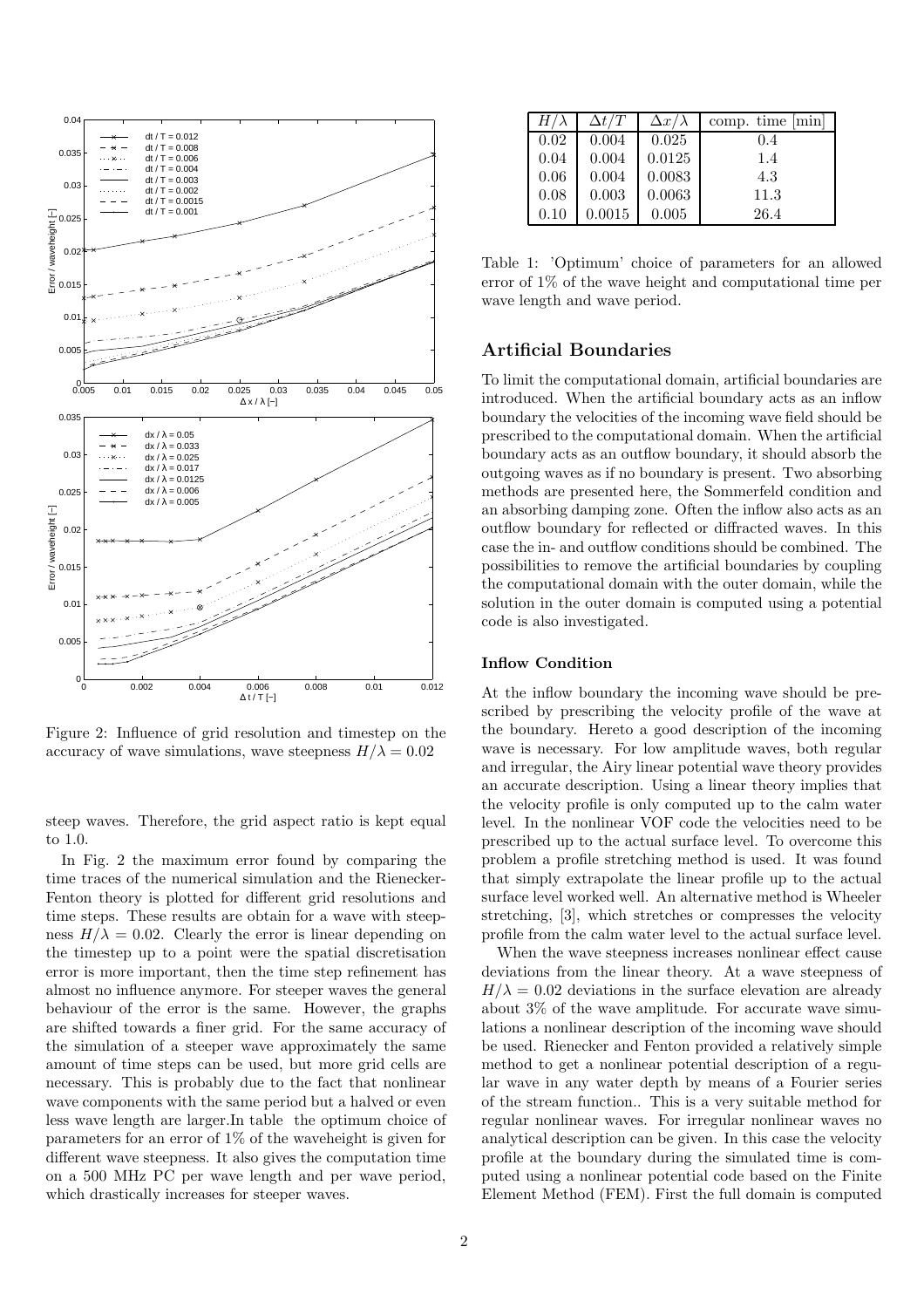

Figure 3: Position time plot of the results of the nonlinear FEM code Hubris and the VOF-code Comflo initiated by Hubris on  $t = 100s$  and driven by Hubris on  $x = 100m$ .

by the FEM code, the results on  $t = 100s$  and on  $x = 100m$ are prescribed to the VOF code. Comparison at  $x = 250m$ and at  $t = 140s$  shows no large discrepancies exist between the solution of the FEM-code and of the VOF-code driven by the FEM-code. The same check is performed for the FEM-code driven by the VOF-code on  $x = 100m$  (in this case no initial condition) by prescribing the time derivative of the potential on the boundary. The results of this check encourages future investigation of an interactive coupling so the potential FEM-code can also be used as an outflow boundary.

#### Sommerfeld Condition

A well known outflow condition is the Sommerfeld condition. The Sommerfeld condition is based on the wave equation and can be applied to properties that satisfy the wave equation. In this case the Sommerfeld condition is applied to the velocity components of the fluid:

$$
\frac{\partial u}{\partial t} = -c \frac{\partial u}{\partial x} \tag{2}
$$

$$
\frac{\partial w}{\partial t} = -c \frac{\partial w}{\partial x} \tag{3}
$$

in three dimensions an extra equation for the velocity component in y-direction,  $v$ , is added. A wave traveling with wave speed  $c$  is fully absorbed by this condition. Therefore, the Sommerfeld condition is very useful for regular wave simulation, where it can be tuned to absorb the wave exactly. Waves with a slightly different wave speed are partially reflected. This reflection is analytically found to be:

$$
r = \left| \frac{c_s - \omega/k}{c_s + \omega/k} \right| \tag{4}
$$

With the reflection coefficient  $r$  defined as the fraction between the amplitude of the reflection and the original amplitude,  $r = \frac{\zeta_{a_{refl}}}{\zeta_{eq}}$  $\frac{\zeta_{a_{refl}}}{\zeta_{a_{origl}}}$ . In Fig. 4 and Fig. ?? the reflection coefficients found numerically are compared with the analytical values of Eq. 4 for deep water and shallow water respectively.



Figure 4: Reflections found using the Sommerfeld condition tuned for different wave frequencies on deep water compared with theoretical results.

It shows that the Sommerfeld condition works as expected. It perfectly absorbs one frequency and is thus very suitable for regular wave simulations. For irregular waves the Sommerfeld condition can be used to absorb the peak period and a large part of the other periods, or to absorb the long shallow water wave. However, the Sommerfeld condition alone is not enough to absorb a full wave spectrum.

### Solitary wave splitting

To investigate the ability of the VOF based Navier Stokes solver to simulate nonlinear phenomenon, the splitting of a solitary wave (or soliton) propagating over an uneven bottom is simulated.

Because the propagation and splitting of a soliton is a subtle balance between dispersion and nonlinearity, Westhuis [2] used the propagation of a soliton over uneven bottoms to test the ability of his nonlinear finite element code to simulate both these aspects.

The soliton is propagating reasonable steady, although the height is slowly increasing as it propagates. This was not found in the experiments of Westhuis, where a steady soliton with a height of  $0.102$  m was obtained over a long domain. This discrepancy could be caused by the empirical initial condition. The propagation speed of  $2.429m/s$  is in good agreement with the speed found by Westhuis,  $2.427m/s$ , and the theoretical values of Boussinesq and Korteweg-de Vries respectively 2.426m/s and 2.436m/s.

For the simulation of a soliton splitting into three solitons, the bottom rises from  $-0.5m$  to  $-0.25m$  between  $x = 20m$ and  $x = 30m$ . A square grid of  $dx = 0.025$  is used, which showed accurate for the even bottom case. Due to the sloping bottom the velocity increases, to limit the CFL-number the time step is therefore halved to  $dt = 0.005$ . Snapshots of the splitting at a number of time levels are shown in Fig. 6. The steepening of the soliton at the bottom slope is clearly shown, although the final height of 16.4m found by Westhuis for the largest soliton is not reached. Further, the